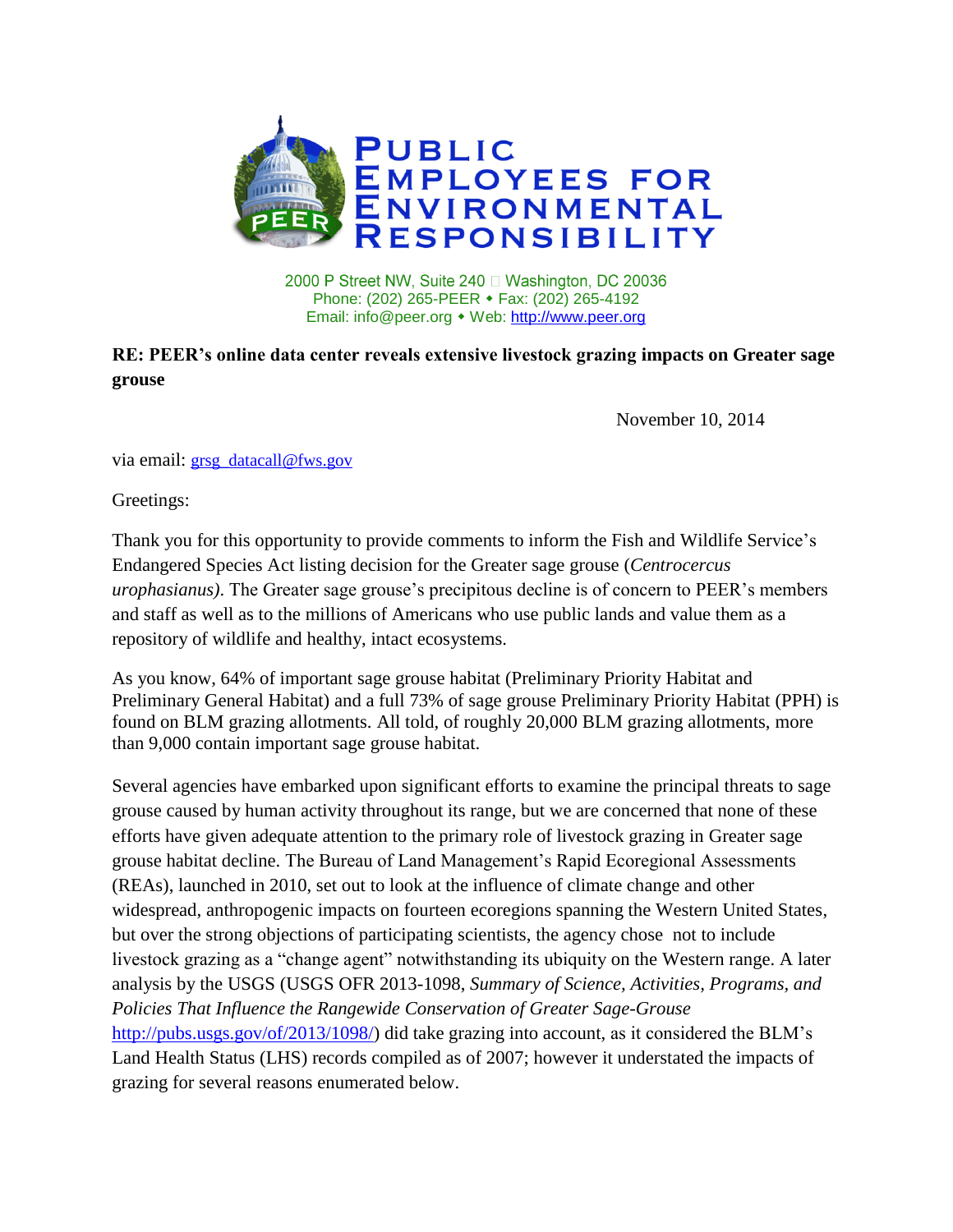Through two Freedom of Information Act requests, PEER has received the 2007 LHS dataset as well as a 2013 dataset which together compile LHS records since the late 1990s when the agency began conducting these assessments. Our analysis of these records is, to our knowledge, the only analysis to date of livestock grazing impacts on sage grouse that incorporates BLM records through 2013 and gives a more complete picture of the impact of grazing on sage grouse habitat BLM's Land Health Standards evaluations are intended to record any significant cause of failure to meet land health standards. Livestock grazing is the single most frequently cited cause for failure to meet standards within the agency's records.

## **Many allotments in sage grouse habitat are failing the BLM's own standards for rangeland health**

As stated above, a significant portion of sage grouse PPH occurs within BLM grazing allotments. BLM's records reveal that of this habitat, roughly 35 million acres occurs within allotments that have undergone range health evaluation—and nearly 15 million acres of this habitat lies within allotments that the BLM says are failing its standards for rangeland health due to livestock grazing.

Furthermore, of the PPH within allotments failing due to livestock grazing, 90% is in allotments failing due to existing, rather than historic grazing. This indicates that despite nearly 20 years of recordkeeping, the agency's current management of livestock continues to degrade habitat and further jeopardize imperiled wildlife.

Our records also show that almost 15 million acres of sage-grouse PPH--28% of the PPH within allotments--lies within allotments that still remain to be evaluated by BLM. If the agency does not even have data on the condition of allotments in PPH, how can we be assured that its management is adequate to recover the species?

To summarize our findings:

- More than 33 million acres of important sage-grouse habitat (PPH and PGH) is in BLM grazing allotments that have failed to meet rangeland health standards. Of this, more than 24 million acres are in allotments that failed rangeland health standards due to livestock grazing and of this, 22 million acres are in allotments that failed rangeland health standards due to **existing** livestock grazing, rather than attributed exclusively to past grazing management or historic grazing;
- More than 20 million acres of sage grouse PPH is in BLM grazing allotments that have failed to meet rangeland health standards. Of this, nearly 15 million acres is in BLM grazing allotments that have failed to meet rangeland health standards due to livestock grazing and of this, more than 13 million acres is in allotments that failed due to existing grazing, rather than attributed exclusively to past grazing management or historic grazing.

Overall, our analysis reveals that 24% of all evaluated grazing allotments containing sage-grouse priority habitat (PPH) are failing the BLM's own standards due to impacts of past and present livestock grazing, of which 20% are failing due to existing livestock grazing. This figure that is